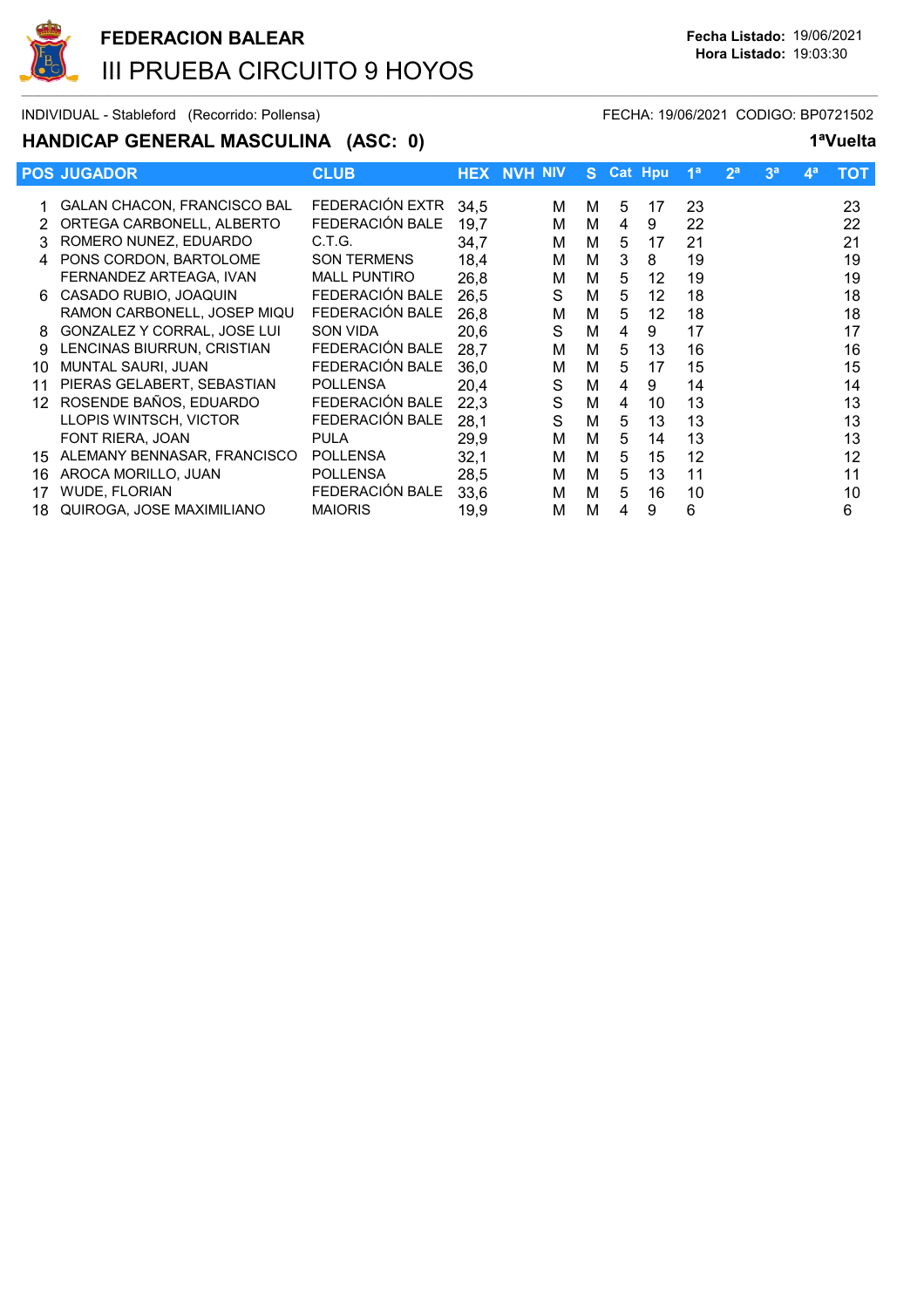

# 4ª CATEGORIA MASCULINA (15,5 A 26,4) (ASC: 0) 1<sup>a</sup>Vuelta

| <b>POS JUGADOR</b>            | <b>CLUB</b>     |      | HEX NVH NIV S Cat Hpu 1 <sup>a</sup> 2 <sup>a</sup> 3 <sup>a</sup> 4 <sup>a</sup> |   |    |     |     |  | $-{\sf TOT}$ . |
|-------------------------------|-----------------|------|-----------------------------------------------------------------------------------|---|----|-----|-----|--|----------------|
| 1 ORTEGA CARBONELL, ALBERTO   | FEDERACIÓN BALE | 19.7 | M M                                                                               |   | 49 |     | -22 |  | 22             |
| 2 GONZALEZ Y CORRAL, JOSE LUI | SON VIDA        | 20.6 | S.                                                                                | M | 4  | - 9 |     |  | 17             |
| 3 PIERAS GELABERT, SEBASTIAN  | <b>POLLENSA</b> | 20.4 | S.                                                                                | M | 4  | - 9 | 14  |  | 14             |
| 4 ROSENDE BAÑOS, EDUARDO      | FEDERACIÓN BALE | 22,3 | S.                                                                                | м | 4  | 10  | -13 |  | 13             |
| 5 QUIROGA, JOSE MAXIMILIANO   | <b>MAIORIS</b>  | 19.9 | м                                                                                 | м | 4  | Q   | 6   |  | 6              |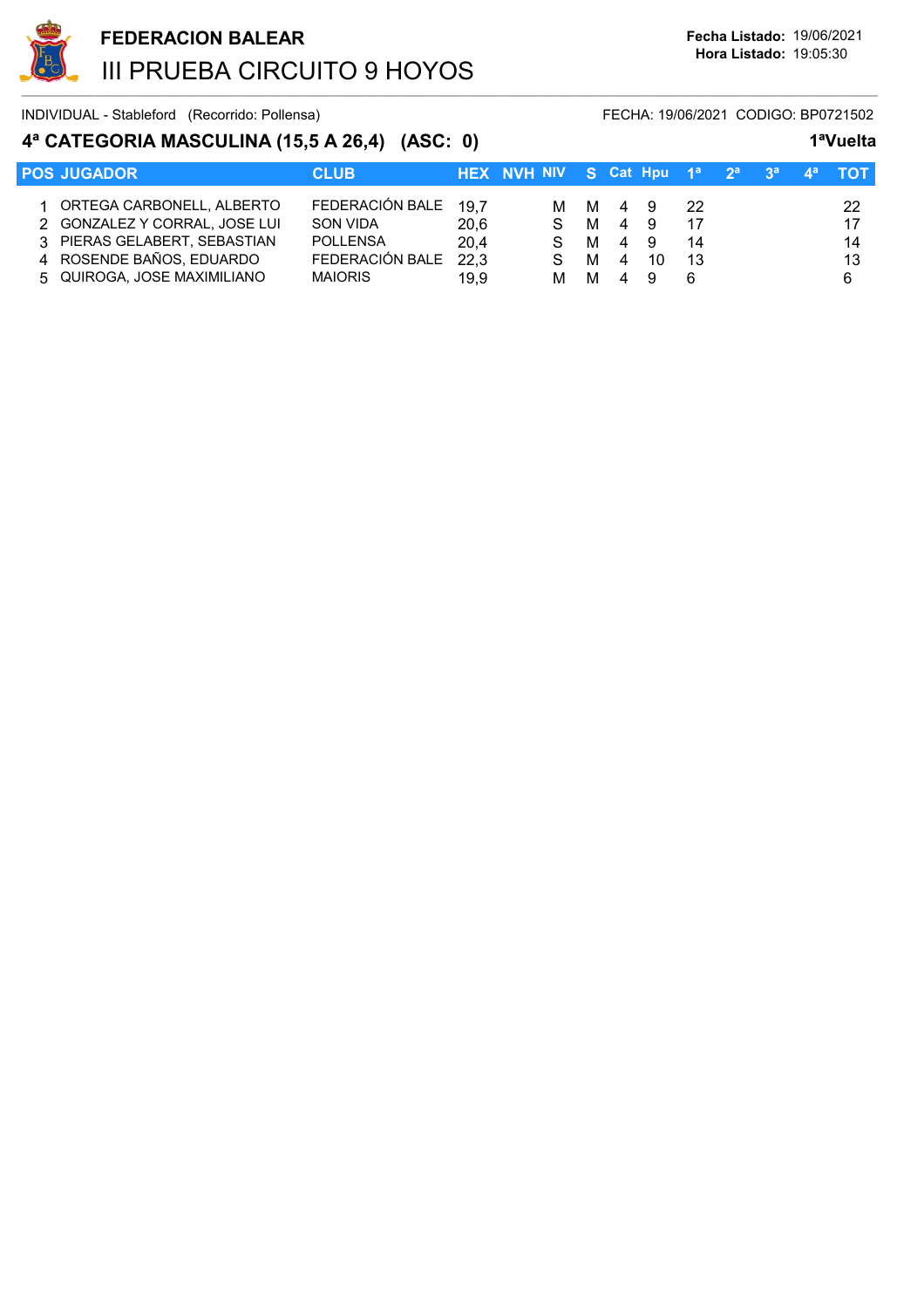

# 5ª CATEGORÍA MASCULINA (26,5 A 36) (ASC: 0) 1ªVuelta

| $\sigma$ orienting moduling (20,0 m 00) (400. 0) |                                    |                      |      |                    |   |    |           |                |                |                |                | .   |
|--------------------------------------------------|------------------------------------|----------------------|------|--------------------|---|----|-----------|----------------|----------------|----------------|----------------|-----|
|                                                  | <b>POS JUGADOR</b>                 | <b>CLUB</b>          |      | <b>HEX NVH NIV</b> |   |    | S Cat Hou | 1 <sup>a</sup> | 2 <sup>a</sup> | 3 <sup>a</sup> | 4 <sup>a</sup> | тот |
|                                                  | <b>GALAN CHACON, FRANCISCO BAL</b> | FEDERACIÓN EXTR 34,5 |      | м                  | м | 5  | 17        | 23             |                |                |                | 23  |
|                                                  | 2 ROMERO NUNEZ, EDUARDO            | C.T.G.               | 34.7 | м                  | м | 5. | 17        | 21             |                |                |                | 21  |
|                                                  | 3 FERNANDEZ ARTEAGA, IVAN          | <b>MALL PUNTIRO</b>  | 26.8 | М                  | м | 5. | 12        | 19             |                |                |                | 19  |
|                                                  | 4 CASADO RUBIO, JOAQUIN            | FEDERACIÓN BALE      | 26.5 | S                  | м | 5. | 12        | 18             |                |                |                | 18  |
|                                                  | RAMON CARBONELL, JOSEP MIQU        | FEDERACIÓN BALE      | 26.8 | м                  | М | 5. | 12        | 18             |                |                |                | 18  |
|                                                  | 6 LENCINAS BIURRUN, CRISTIAN       | FEDERACIÓN BALE      | 28.7 | м                  | м | 5  | 13        | 16             |                |                |                | 16  |
|                                                  | MUNTAL SAURI, JUAN                 | FEDERACIÓN BALE      | 36,0 | М                  | м | 5  | 17        | 15             |                |                |                | 15  |
|                                                  | 8 LLOPIS WINTSCH, VICTOR           | FEDERACIÓN BALE      | 28,1 | S                  | м | 5  | 13        | 13             |                |                |                | 13  |
|                                                  | FONT RIERA, JOAN                   | <b>PULA</b>          | 29.9 | м                  | м | 5  | 14        | 13             |                |                |                | 13  |
| 10                                               | ALEMANY BENNASAR, FRANCISCO        | <b>POLLENSA</b>      | 32,1 | м                  | м | 5  | 15        | 12             |                |                |                | 12  |
| 11                                               | AROCA MORILLO, JUAN                | <b>POLLENSA</b>      | 28,5 | м                  | м | 5  | 13        | 11             |                |                |                | 11  |
| 12                                               | <b>WUDE, FLORIAN</b>               | FEDERACIÓN BALE      | 33.6 | М                  | м | 5  | 16        | 10             |                |                |                | 10  |
|                                                  |                                    |                      |      |                    |   |    |           |                |                |                |                |     |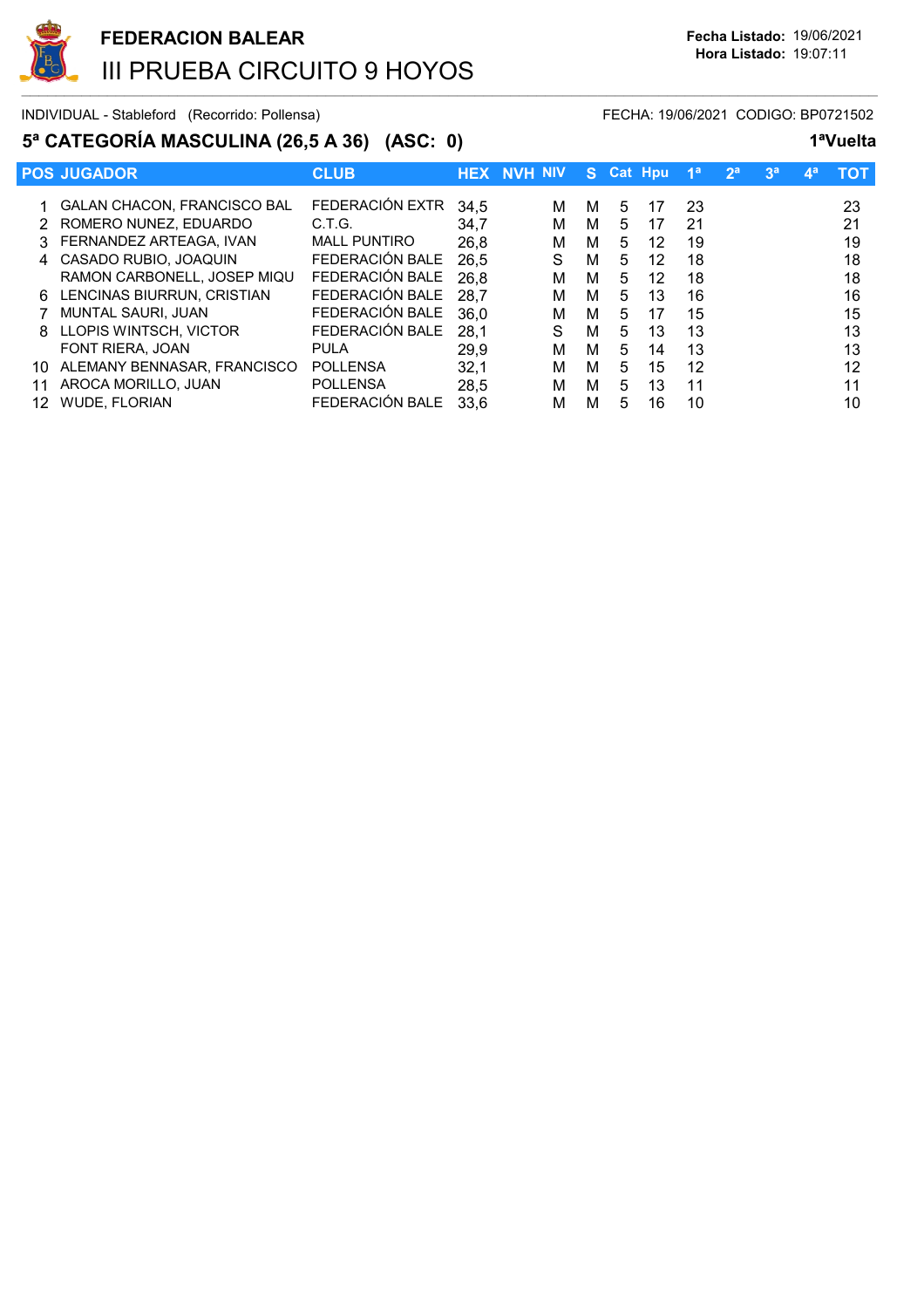

## HANDICAP GENERAL FEMENINA (ASC: 0) 1<sup>a</sup>Vuelta

|                                                                     |                                                           |                      |                                                                 |  |                                     |  |  | .              |
|---------------------------------------------------------------------|-----------------------------------------------------------|----------------------|-----------------------------------------------------------------|--|-------------------------------------|--|--|----------------|
| <b>POS JUGADOR</b>                                                  | <b>CLUB</b>                                               |                      | <b>HEX NVH NIV S Cat Hpu</b> $1^a$ $2^a$ $3^a$ $4^a$ <b>TOT</b> |  |                                     |  |  |                |
| AMORENA TOMAS, IRENE<br>2 MIRA SOLA, CARMEN<br>3 CEREZO SEGUI, ALBA | <b>MALL PUNTIRO</b><br><b>POLLENSA</b><br><b>POLLENSA</b> | 28.0<br>31.6<br>36.0 | SF 1                                                            |  | C F 5 16 14<br>5 18 12<br>F 5 21 11 |  |  | 14<br>12<br>11 |